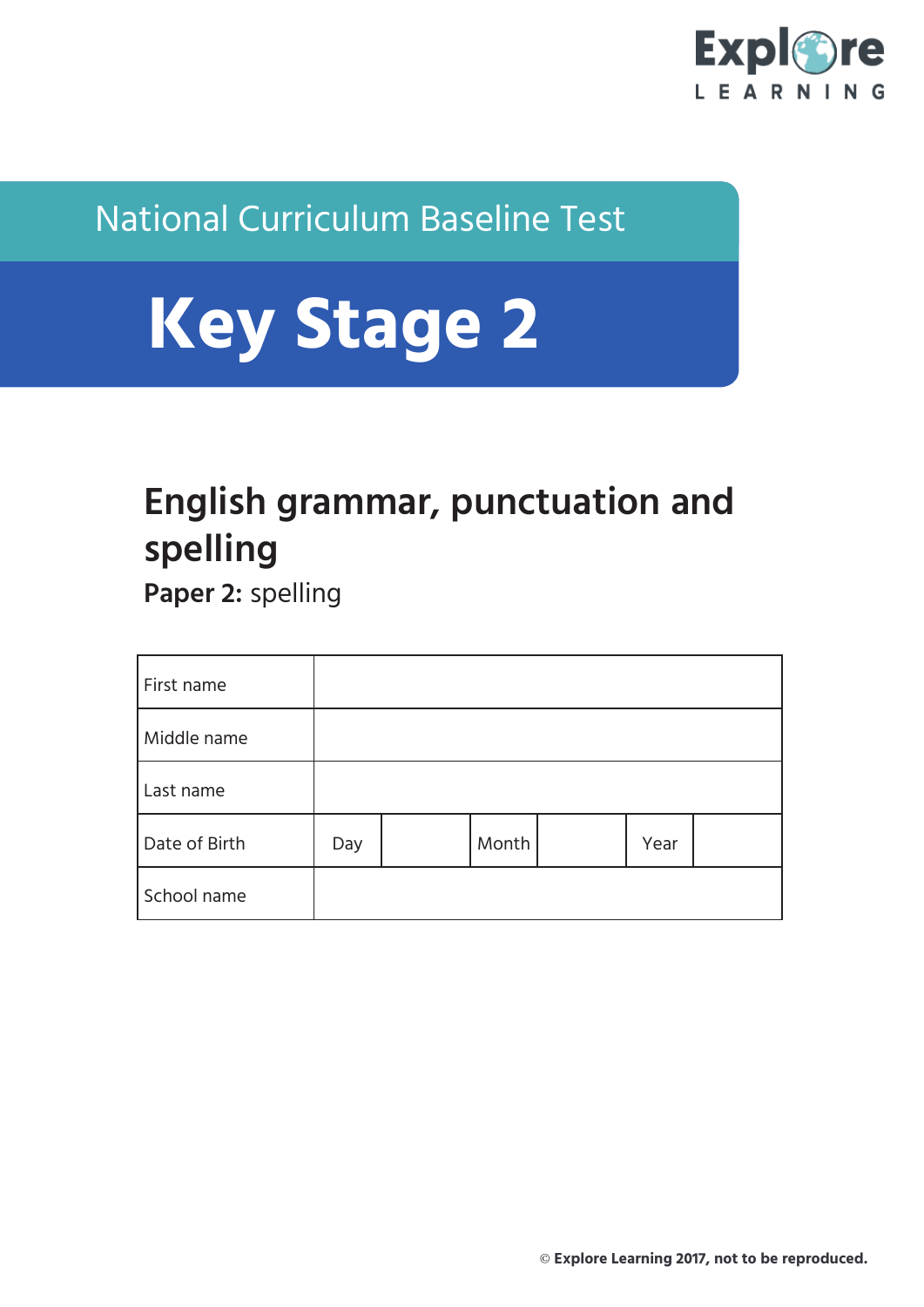#### **Instructions**

The teacher is going to read 20 sentences to you. Each sentence has a word missing in your answer booklet.

You should listen carefully to the missing word and fill this in, making sure you spell it correctly.

The teacher will read the word, then the word within a sentence, then repeat the word.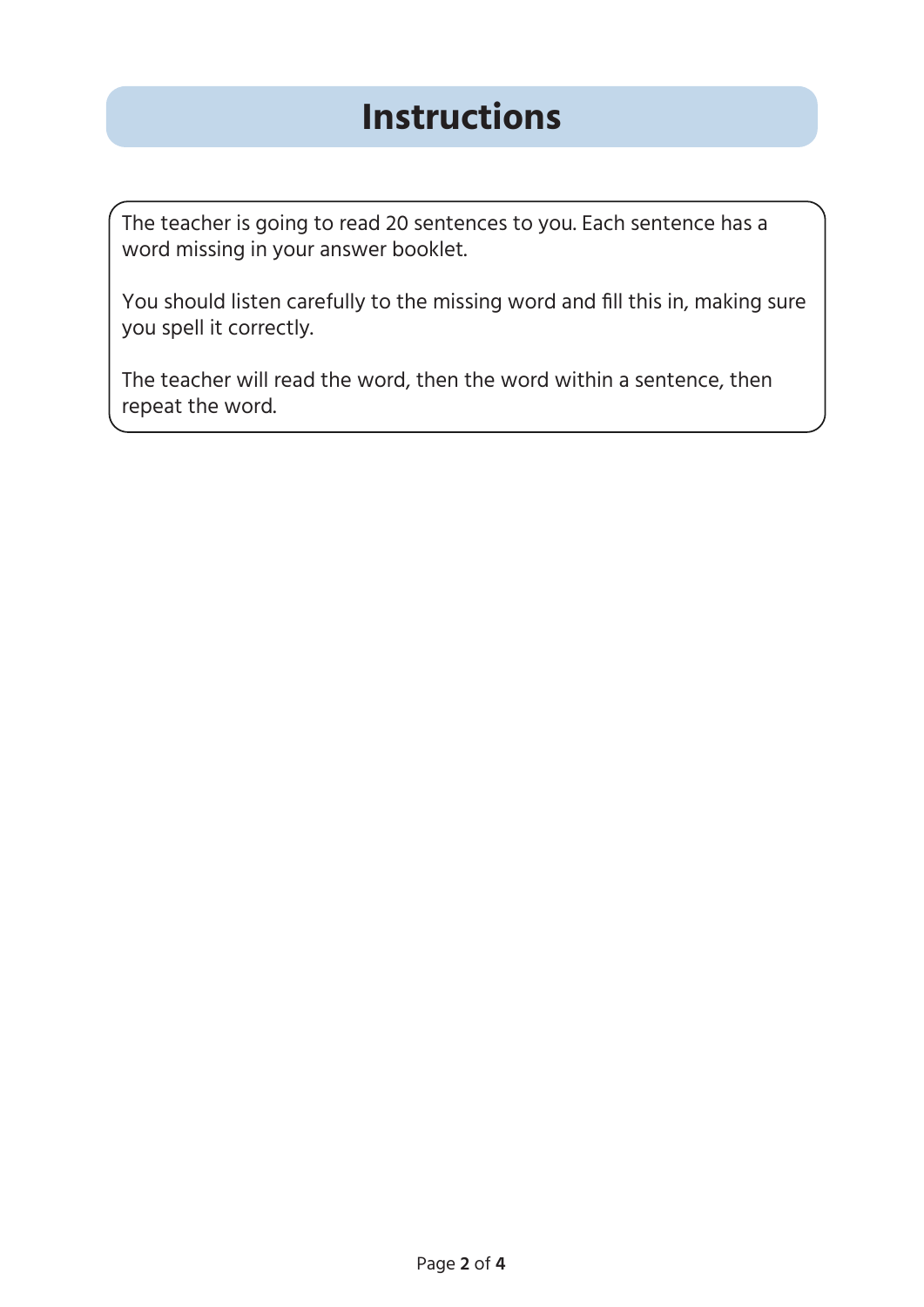## **Spelling task**

| 1 <sub>1</sub> |                                                                                     |  |
|----------------|-------------------------------------------------------------------------------------|--|
| 2.             | The chef sharpened his ________________________________ before lunchtime service.   |  |
| 3.             |                                                                                     |  |
| 4.             | Lucy was _________________________________ with her brother.                        |  |
| 5.             |                                                                                     |  |
| 6.             | The dinner that Tom cooked was barely ________________________.                     |  |
| 7.             |                                                                                     |  |
| 8.             | The company advertised for a new _________________________________ member of staff. |  |
| 9.             |                                                                                     |  |
| 10.            |                                                                                     |  |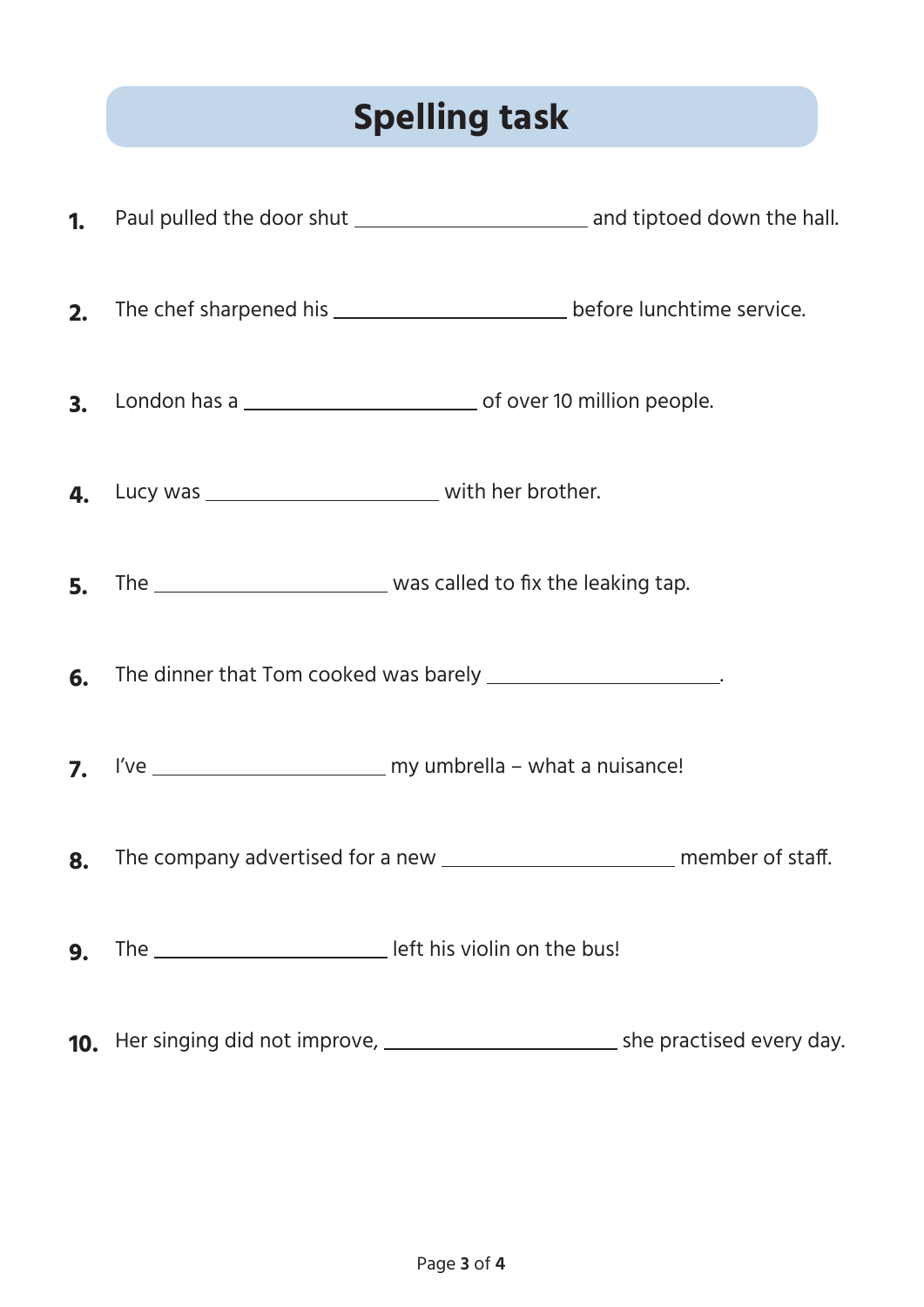| <b>12.</b> House prices have risen ____________________________ in the last ten years. |  |
|----------------------------------------------------------------------------------------|--|
|                                                                                        |  |
| <b>14.</b> Mr White enjoyed spending all his time _______________________.             |  |
|                                                                                        |  |
| 16. The boat pulled into the harbour and dropped its __________________________.       |  |
|                                                                                        |  |
|                                                                                        |  |
|                                                                                        |  |
|                                                                                        |  |

#### **END OF TEST**